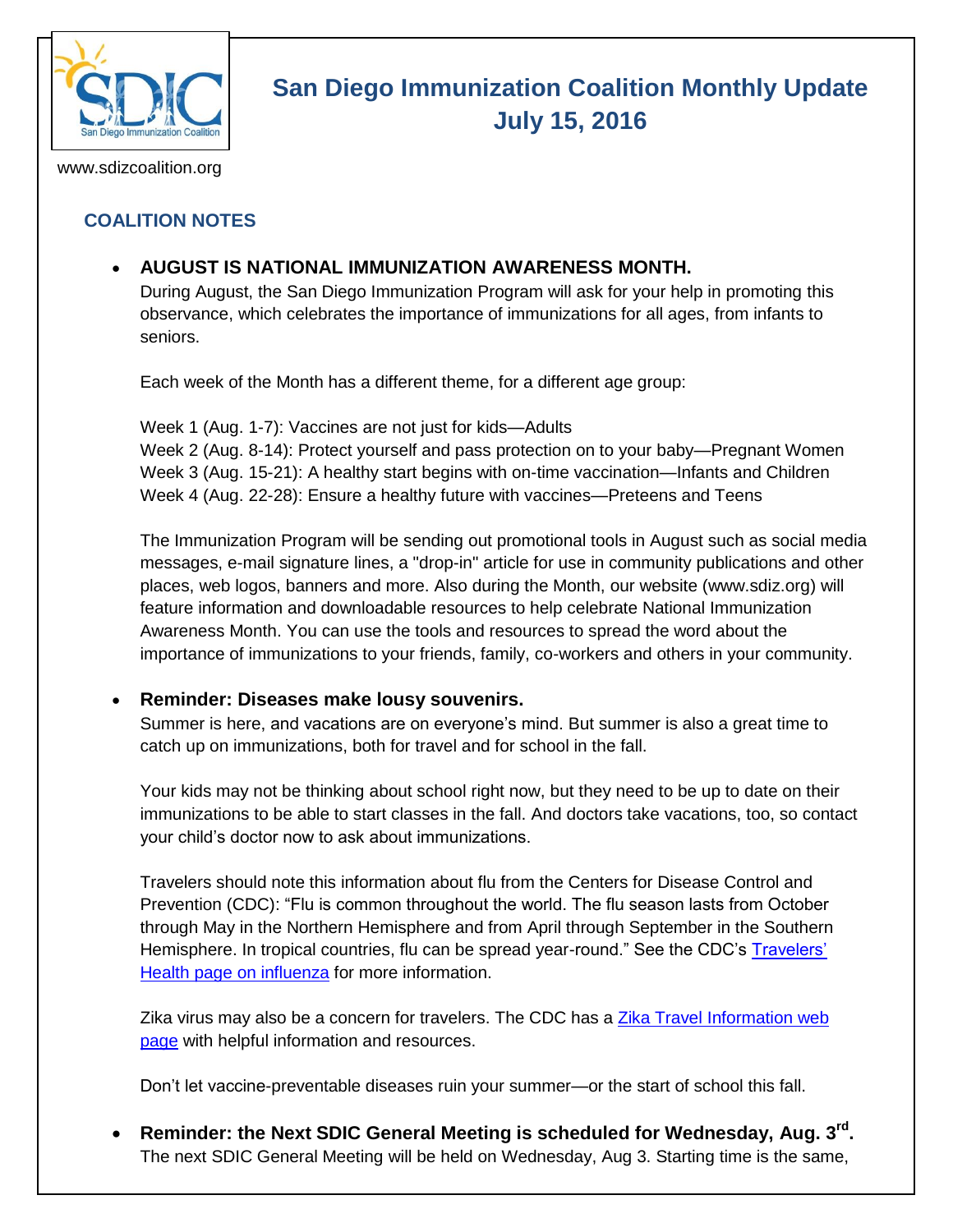12:30 pm, and it will be held in the San Diego Room at the HHSA Rosecrans Health Services Complex (3851 Rosecrans St., San Diego). Mark your calendars and we'll see you there!

### **HEALTH CARE PROVIDER NEWS**

#### **"HPV-Related Cancers an 'Epidemic' in Men, Report Finds"**

According to a study reported on the online NBC News website, "The number of cancers related to HPV has dramatically increased, a new government report finds. But too few people are receiving the best protection against the preventable and potentially deadly diseases of the cervix, head and neck: a vaccine given to pre-teens which could protect them later in life. The number of human papilloma virus (HPV)-associated cancers in the United States has increased by 17 percent, to nearly 39,000 cases a year, according a report released Thursday from the Centers for Disease Control and Prevention. While men cannot get HPV-linked cervical cancers, they are particularly vulnerable to HPV-related cancers of the mouth, tongue and throat, called oropharyngeal cancers. According to the new CDC report, the rates of mouth and throat cancers are more than four times higher among males than females. 'In the past, people always felt that the boys needed to be vaccinated to protect the girls but, truthfully, they need to be vaccinated to protect themselves,' says Dr. Lois Ramondetta, professor of gynecologic oncology at MD Anderson Cancer Center who has made it a personal mission to educate both parents and pediatricians about HPV and the vaccine that can help stop cancer before it starts." Read the story [here.](http://www.nbcnews.com/health/cancer/hpv-related-cancers-epidemic-men-report-) The CDC report can be found on [its website.](http://www.cdc.gov/mmwr/volumes/65/wr/mm6526a1.htm?s_cid=mm6526a1_w)

### **RESEARCH NEWS**

 **"Maternal Vaccination against influenza associated with protection for infants"** According to a study reported in the Science Daily website, How long does the protection from a mother's immunization against influenza during pregnancy last for infants after they are born? ... It's an important question because the incidence of influenza among infants is high and illness can cause hospitalizations and death. Also, current vaccines don't work well in infants less than 6 months of age and are not licensed for use in that age group...'We and others have previously demonstrated that the administration of IIV3 during pregnancy confers protection against symptomatic influenza infection to the infants of the vaccinated mothers; here we show that the duration of this protection is likely to be limited to the first 8 weeks of age. Several potential mechanisms of protection have been proposed ... Our study suggests that the most likely mechanism of protection of the infants is through the transplacental transfer of maternal antibodies,' the authors conclude." [Read the report on the Science Daily website.](https://www.sciencedaily.com/releases/2016/07/160705120019.htm)

 **"Flu vaccines: CDC says FluMist 'nasal spray' should not be used this upcoming flu season"** 

As reported on the Outbreak News Today website, "The Centers for Disease Control and Prevention's (CDC) Advisory Committee on Immunization Practices (ACIP) voted Wednesday that live attenuated influenza vaccine (LAIV), also known as the 'nasal spray' flu vaccine, should not be used during the 2016-2017 flu season. ACIP continues to recommend annual flu vaccination, with either the inactivated influenza vaccine (IIV) or recombinant influenza vaccine (RIV), for everyone 6 months and older. In late May, preliminary data on the effectiveness of LAIV among children 2 years through 17 years during 2015-2016 season became available from the U.S. Influenza Vaccine Effectiveness Network. That data showed the estimate for LAIV